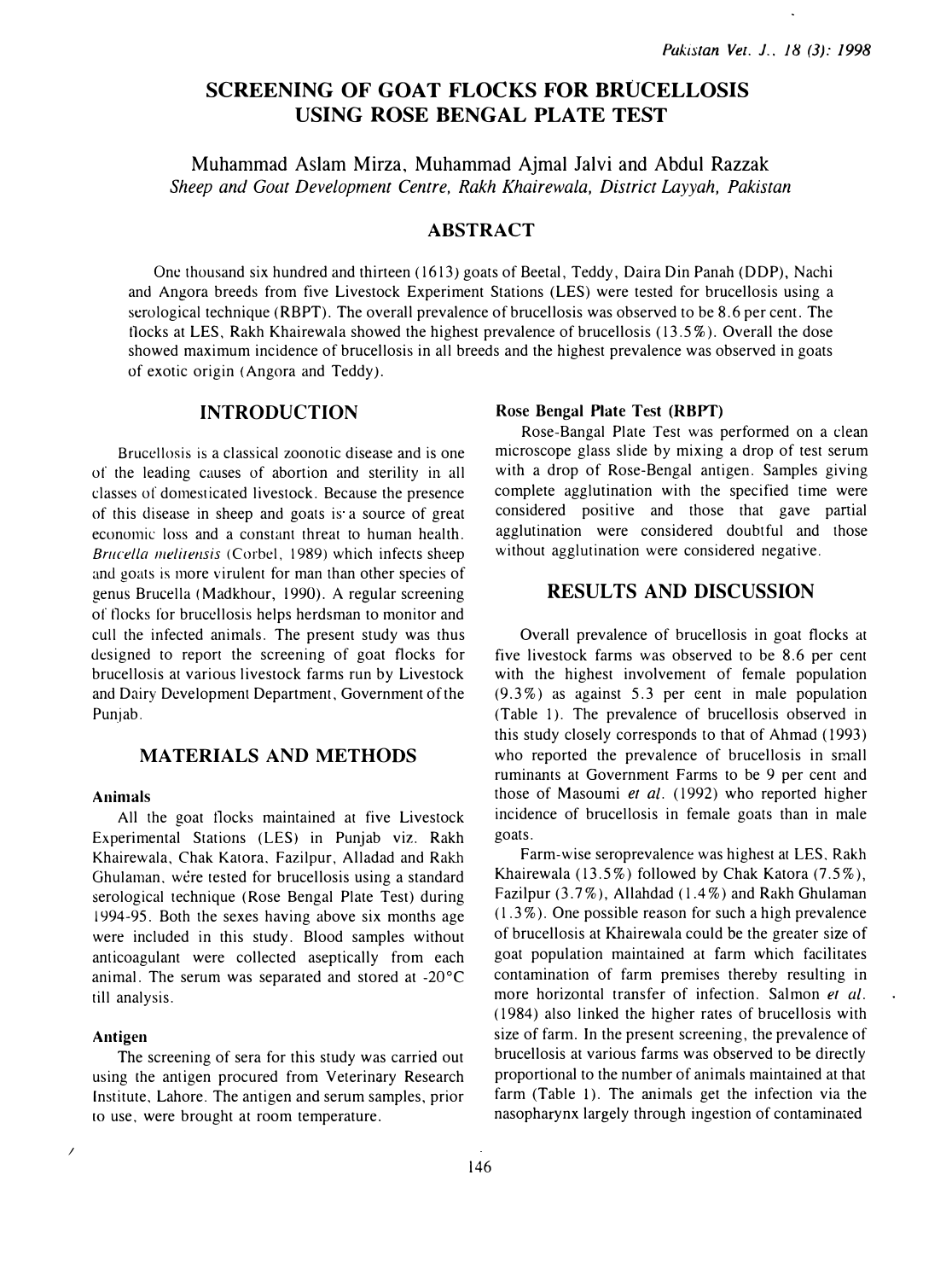| <b>Breed</b>         | Sex    | Animals tested<br>for brucellosis | Positive animals<br>No. $(\%)$ |
|----------------------|--------|-----------------------------------|--------------------------------|
| LES, Rakh Khairewala |        |                                   |                                |
| Beetal               | Male   | 24                                | 2(9.2)                         |
|                      | Female | 200                               | 16(8.0)                        |
|                      | Total  | 224                               | 18(8.0)                        |
|                      |        |                                   |                                |
| Teddy                | Male   | 26                                | 7(26.9)                        |
|                      | Female | 96                                | 27(28.1)                       |
|                      | Total  | 122                               | 34(27.8)                       |
| <b>DDP</b>           | Male   | $11$                              | $\overline{\phantom{a}}$       |
|                      | Female | 46                                | 5(4.8)                         |
|                      | Total  | 57                                | 5(8.8)                         |
| Nachi                | Male   | 13                                | $\overline{\phantom{a}}$       |
|                      | Female | 62                                | 3(4.8)                         |
|                      | Total  | 75                                | 3(4.0)                         |
| Angora               | Male   | 25                                | 1(4.0)                         |
|                      | Female | 280                               | 45(16.0)                       |
|                      | Total  | 305<br>46(15.0)                   |                                |
| Overall              | Male   | 99                                | 10(10.1)                       |
|                      | Female | 684                               | 96(14.0)                       |
|                      | Total  | 783                               | 106(13.5)                      |
| Rakh Ghulaman        |        |                                   |                                |
| Teddy                | Male   | 63                                | 1(1.6)                         |
|                      | Female | 196                               | 2(1.2)                         |
|                      | Total  | 232                               | 3(1.3)                         |
| Fazilpur             |        |                                   |                                |
| Angora               | Male   | $\,8\,$                           | $\overline{\phantom{a}}$       |
|                      | Female | 155                               | 6(3.9)                         |
|                      | Total  | 163                               | 6(3.7)                         |
| Allahdad             |        |                                   |                                |
| Beetal               | Male   | 16                                |                                |
|                      | Female | 124                               | 2(1.6)                         |
|                      | Total  | 140                               | 2(1.4)                         |
| Chak Katora          |        |                                   |                                |
| Teddy                | Male   | 97                                | 4(4.1)                         |
|                      | Female | 198                               | 18(9.1)                        |
|                      | Total  | 295                               | 22(7.5)                        |
| Overall of all       |        |                                   |                                |
| farms                | Male   | 281                               | 15(5.3)                        |
|                      | Female | 1330                              | 124(9.3)                       |
|                      | Total  | 1611                              | 139(8.6)                       |

Table 1: Seroprevalence of brucellosis in different breeds of goats maintained at Livestock Farms in Punjab

Figures in parenthesis represent percentage

 $\ddot{\phantom{a}}$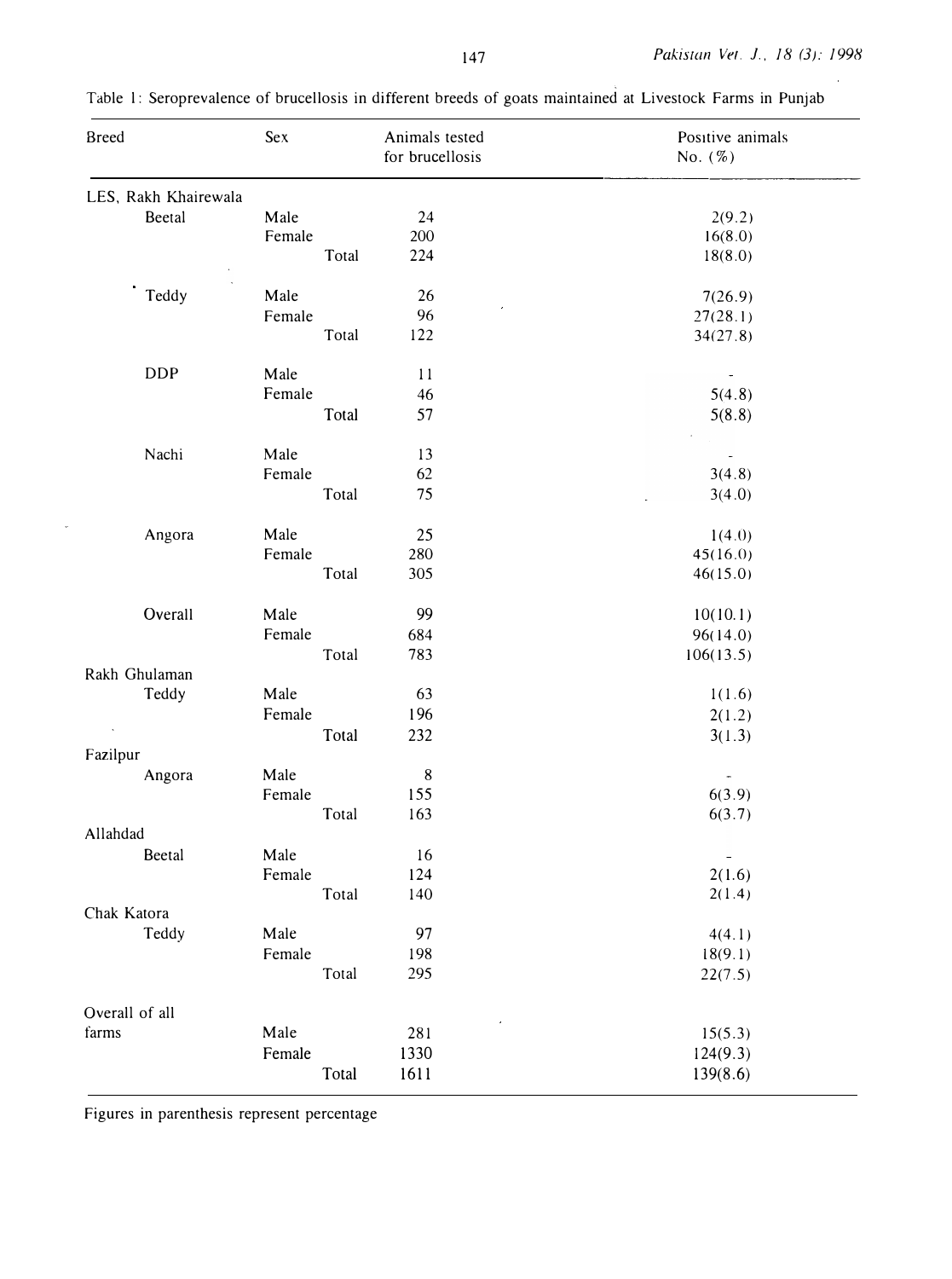| <b>Breed</b>    | Sex         | Animals tested<br>for brucellosis | Positive animals<br>No. $(%)$ |
|-----------------|-------------|-----------------------------------|-------------------------------|
|                 |             |                                   |                               |
|                 |             |                                   |                               |
| Rakh Khairewala |             |                                   |                               |
| Beetal          | <b>Buck</b> | $\mathfrak{S}$                    | 2(10.5)                       |
|                 | <b>MYS</b>  | 19                                | 12(9.8)                       |
|                 | Doe         | 122                               | 12(9.8)                       |
|                 | <b>FYS</b>  | 78                                | 4(5.1)                        |
| Teddy           | <b>Buck</b> | $\sqrt{5}$                        | 1(20.0)                       |
|                 | <b>MYS</b>  | 21                                | 6(28.0)                       |
|                 | Doe         | 67                                | 21(31.3)                      |
|                 | <b>FYS</b>  | 29                                | 6(20.7)                       |
| <b>DDP</b>      | <b>Buck</b> | $\mathfrak{Z}$                    |                               |
|                 | <b>MYS</b>  | $\bf 8$                           |                               |
|                 | Doe         | 34                                | 5(14.7)                       |
|                 | EYS         | 12                                |                               |
| Nachi           | <b>Buck</b> | $\mathbf{3}$<br>$\pmb{\epsilon}$  |                               |
|                 | <b>MYS</b>  | 10                                |                               |
|                 | Doe         | 226                               | 40(19.4)                      |
|                 | <b>FYS</b>  | 74                                | 5(6.8)                        |
|                 |             |                                   |                               |
| Angora          | <b>Buck</b> | 9                                 | 1(11.1)                       |
|                 | <b>NYS</b>  | 16                                | 1(1.6)                        |
|                 | Doe         | 146                               | 2(1.4)                        |
|                 | <b>FYS</b>  | 23                                |                               |
| Fazilpur        |             |                                   |                               |
| Angora          | <b>Buck</b> | $\mathsf S$                       |                               |
|                 | <b>MYS</b>  | $\mathfrak{Z}$                    |                               |
|                 | Doe         | 125                               | 4(3.2)                        |
|                 | <b>FYS</b>  | 30                                | 2(6.7)                        |
| Allahdad        |             |                                   |                               |
| Beetal          | <b>Buck</b> | $\overline{\mathbf{4}}$           |                               |
|                 | <b>MYS</b>  | 12                                |                               |
|                 | Doe         | 49<br>l,                          |                               |
|                 | <b>FYS</b>  | 75                                | 2(27)                         |
| Chak Katora     |             |                                   |                               |
| Teddy           | <b>Buck</b> | $\bf 8$                           |                               |
|                 | <b>MYS</b>  | 89                                | 4(4.5)                        |
|                 | Doe         | 129                               | 12(9.3)                       |
|                 | <b>FYS</b>  | 69                                | 6(18.7)                       |

Table 2: Seroprevalence of brucellosis in different classes of goats

MYS= Male Young Stock, FYS= Female Young Stock

vaginal discharges, water and feed. Once the bacteria invade rhe uterus they rapidly multiply leading to an infected birth with or without abortion (Nicoletti, 1989). The infection persists in the uterus during pregnancy and subsequently spreads to other animals through the contaminated environment. Obviously, greater number of animals provide greater chances of premises contamination and thus greater susceptibility to infection. It is worth mentioning that excretion of Br. melitensis from the vagina is more prolonged than in